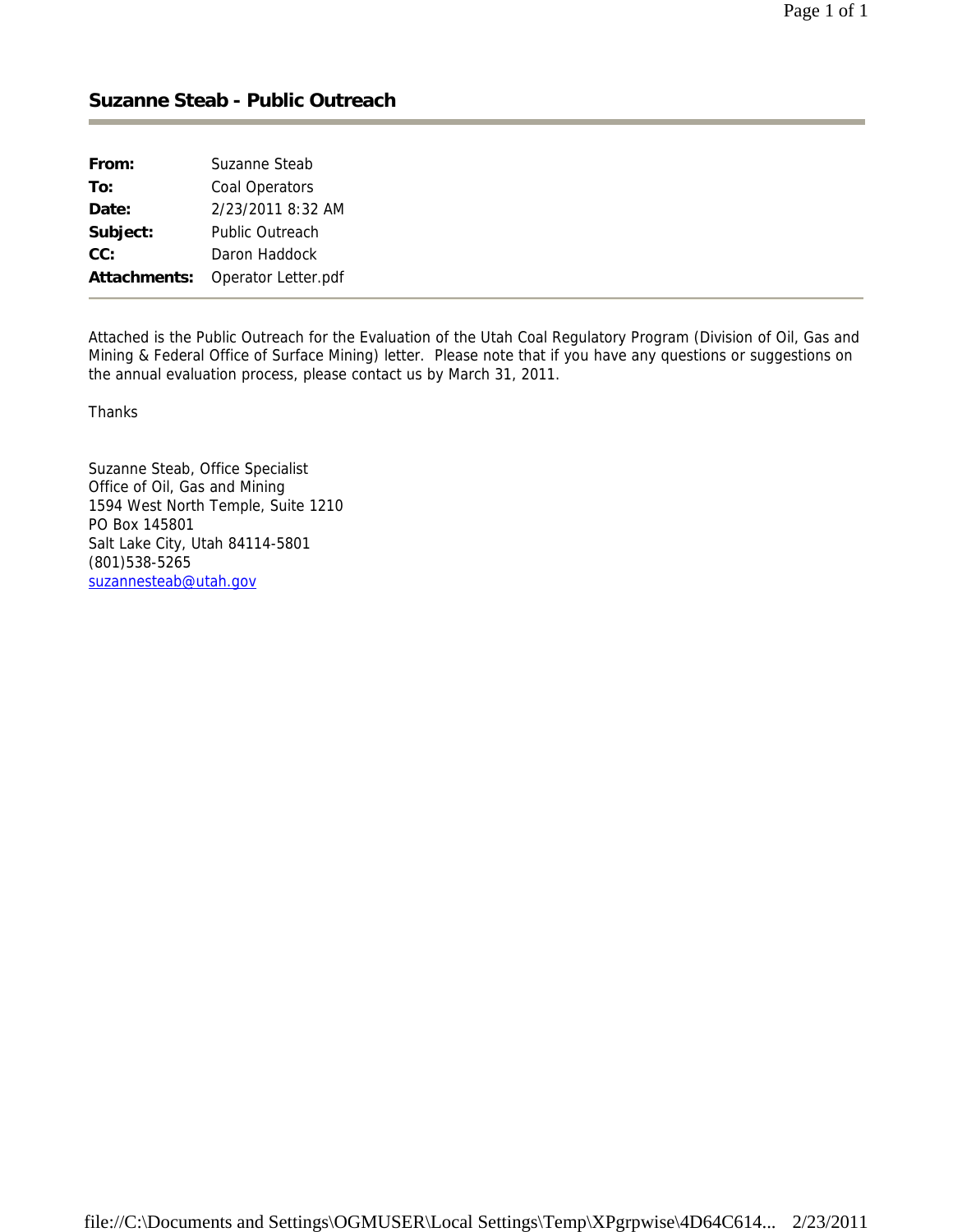| <b>Recipient</b>                                                     | <b>Action</b>      | Date & Time          | <b>Comment</b>                                     |
|----------------------------------------------------------------------|--------------------|----------------------|----------------------------------------------------|
| To: Alex Walker (awalkerlaw@aol.com)                                 | Transferred        | 2/23/2011 8:32<br>AM |                                                    |
| To: blbnead@altoncoal.com (blbnead@altoncoal.com)                    | Transferred        | 2/23/2011 8:32<br>AM |                                                    |
| To: cheaps@rhinoenergyllc.com<br>(cheaps@rhinoenergyllc.com)         | Transferred        | 2/23/2011 8:32<br>AM |                                                    |
| To: Chris Hansen (chansen@archcoal.com)                              | Transferred        | 2/23/2011 8:32<br>AM |                                                    |
| To: creynolds@cwmining.com (creynolds@cwmining.com)                  | Undeliverable      | 2/23/2011 8:32<br>AM | 550 Local user only or Authentication<br>mechanism |
| CC: Daron Haddock (daronhaddock@utah.gov)                            | Delivered          | 2/23/2011 8:32<br>AM |                                                    |
| To: Dave Shaver (dshaver@coalsource.com)                             | Transferred        | 2/23/2011 8:32<br>AM |                                                    |
| To: Dennis.Oakley@Pacificorp.com<br>(Dennis.Oakley@Pacificorp.com)   | Transferred        | 2/23/2011 8:32<br>AM |                                                    |
| To: dmarrelli@coalsource.com (dmarrelli@coalsource.com)              | Transferred        | 2/23/2011 8:32<br>AM |                                                    |
| To: dware@foundationcoal.com<br>(dware@foundationcoal.com2)          | Transfer<br>Failed | 2/23/2011 8:32<br>AM |                                                    |
| To: efinley@efinley.com (efinley@efinley.com)                        | Transferred        | 2/23/2011 8:32<br>AM |                                                    |
| To: Erwin Sass (esass@archcoal.com)                                  | Transferred        | 2/23/2011 8:32<br>AM |                                                    |
| To: Garth Nielsen (garthnielsen@savageservices.com)                  | Transferred        | 2/23/2011 8:32<br>AM |                                                    |
| To: geohuntllc@gmail.com (geohuntllc@gmail.com)                      | Transferred        | 2/23/2011 8:32<br>AM |                                                    |
| To: ggalecki@archcoal.com (ggalecki@archcoal.com)                    | Transferred        | 2/23/2011 8:32<br>AM |                                                    |
| To: Gina Rau (grau@headwaters.com)                                   | Transferred        | 2/23/2011 8:32<br>AM |                                                    |
| To: Jay Marshall (jmarshall@coalsource.com)                          | Transferred        | 2/23/2011 8:32<br>AM |                                                    |
| To: jestover@bresnan.net (jestover@bresnan.net)                      | Transferred        | 2/23/2011 8:32<br>AM |                                                    |
| To: johngefferth@consolenergy.com<br>(johngefferth@consolenergy.com) | Transferred        | 2/23/2011 8:32<br>AM |                                                    |
| To: Ken May (kmay@archcoal.com)                                      | Transferred        | 2/23/2011 8:32<br>AM |                                                    |
| To: Kenneth Fleck (kenneth.fleck@Pacificorp.com)                     | Transferred        | 2/23/2011 8:32<br>AM |                                                    |
| To: Kirk Nicoles (knicholes@altoncoal.com)                           | Transferred        | 2/23/2011 8:32<br>AM |                                                    |
| To: Kit Pappas (kit@emerytelcom.net)                                 | Transferred        | 2/23/2011 8:32<br>AM |                                                    |
| To: mdavis@archcoal.com (MDavis@archcoal.com)                        | Transferred        | 2/23/2011 8:32<br>AM |                                                    |
| To: rnetz@emerytelcom.net (rnetz@emerytelcom.net)                    | Transferred        | 2/23/2011 8:32<br>AM |                                                    |
| To: vmiller@archcoal.com (VMiller@archcoal.com)                      | Transferred        | 2/23/2011 8:32<br>AM |                                                    |
| To: wsorensen@archcoal.com (wsorensen@archcoal.com)                  | Transferred        | 2/23/2011 8:32<br>AM |                                                    |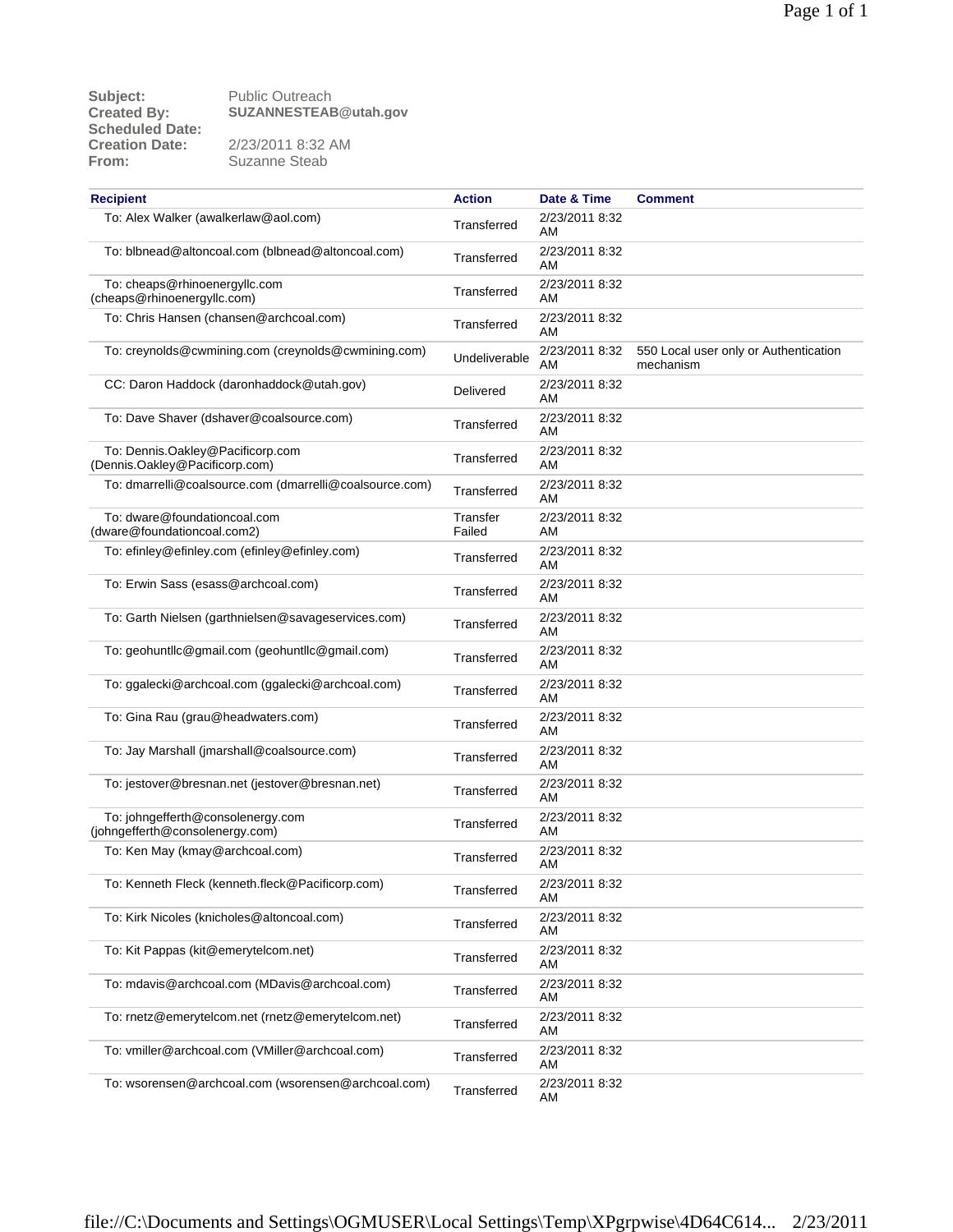| <b>Recipient</b>                                                          | <b>Action</b> | Date & Time                   | <b>Comment</b> |
|---------------------------------------------------------------------------|---------------|-------------------------------|----------------|
| To: charles.reynolds@hiawathacoal.com (charles.reynolds@hiawathacoal.com) |               | Transferred 2/23/2011 8:35 AM |                |
| CC: Daron Haddock (daronhaddock@utah.gov)                                 | Delivered     | 2/23/2011 8:34 AM             |                |
| To: Dennis (WC) 0475 Ware (dware@alphanr.com)                             |               | Transferred 2/23/2011 8:35 AM |                |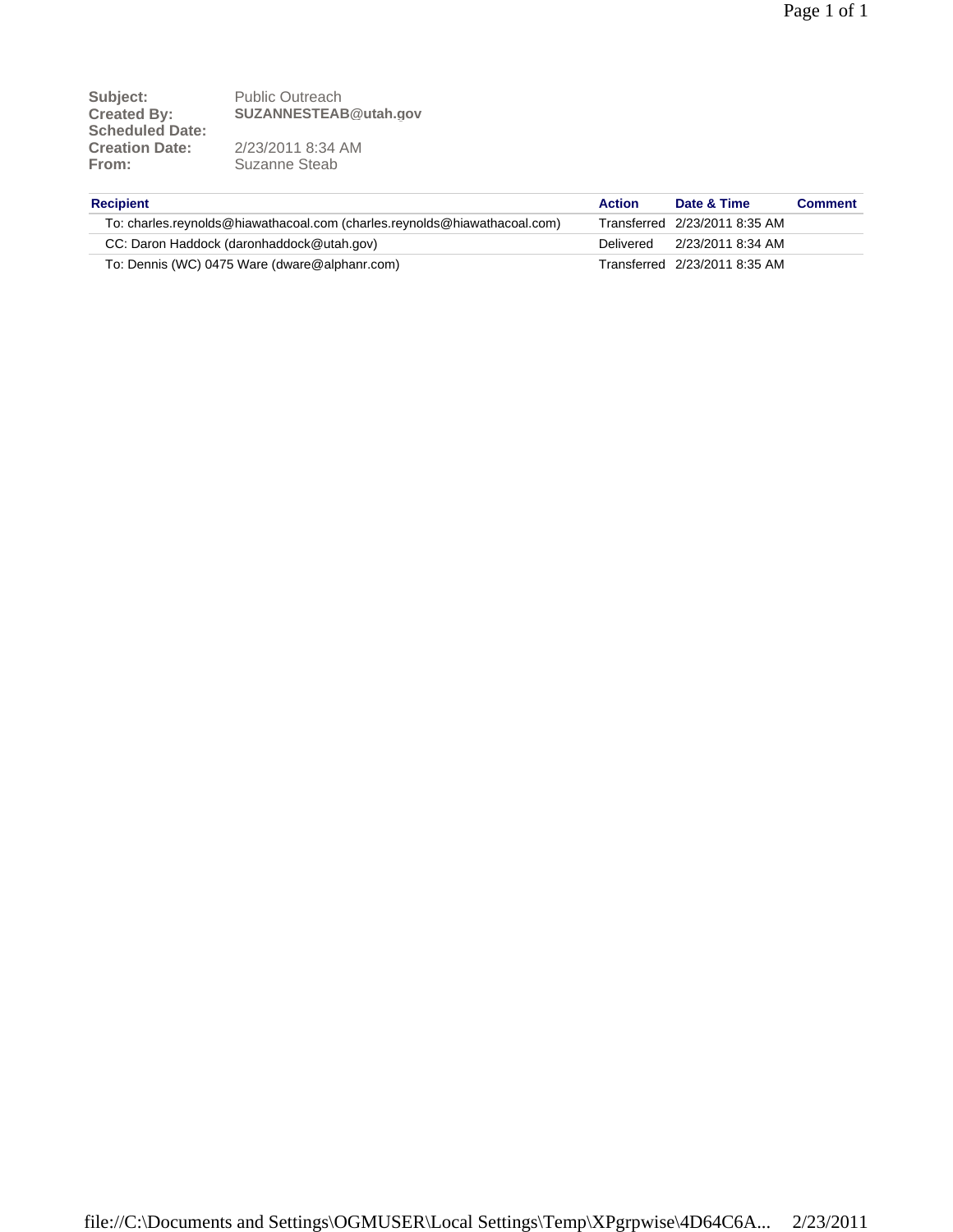Subject:<br>
Created By: Public Outreach<br>
SUZANNESTEAE **Created By: SUZANNESTEAB@utah.gov Scheduled Date: Creation Date:** 2/23/2011 8:54 AM From: Suzanne Steab

To: Patrick Collins (mt.nebo@xmission.com) Pending

**Recipient Action Date & Time Comment**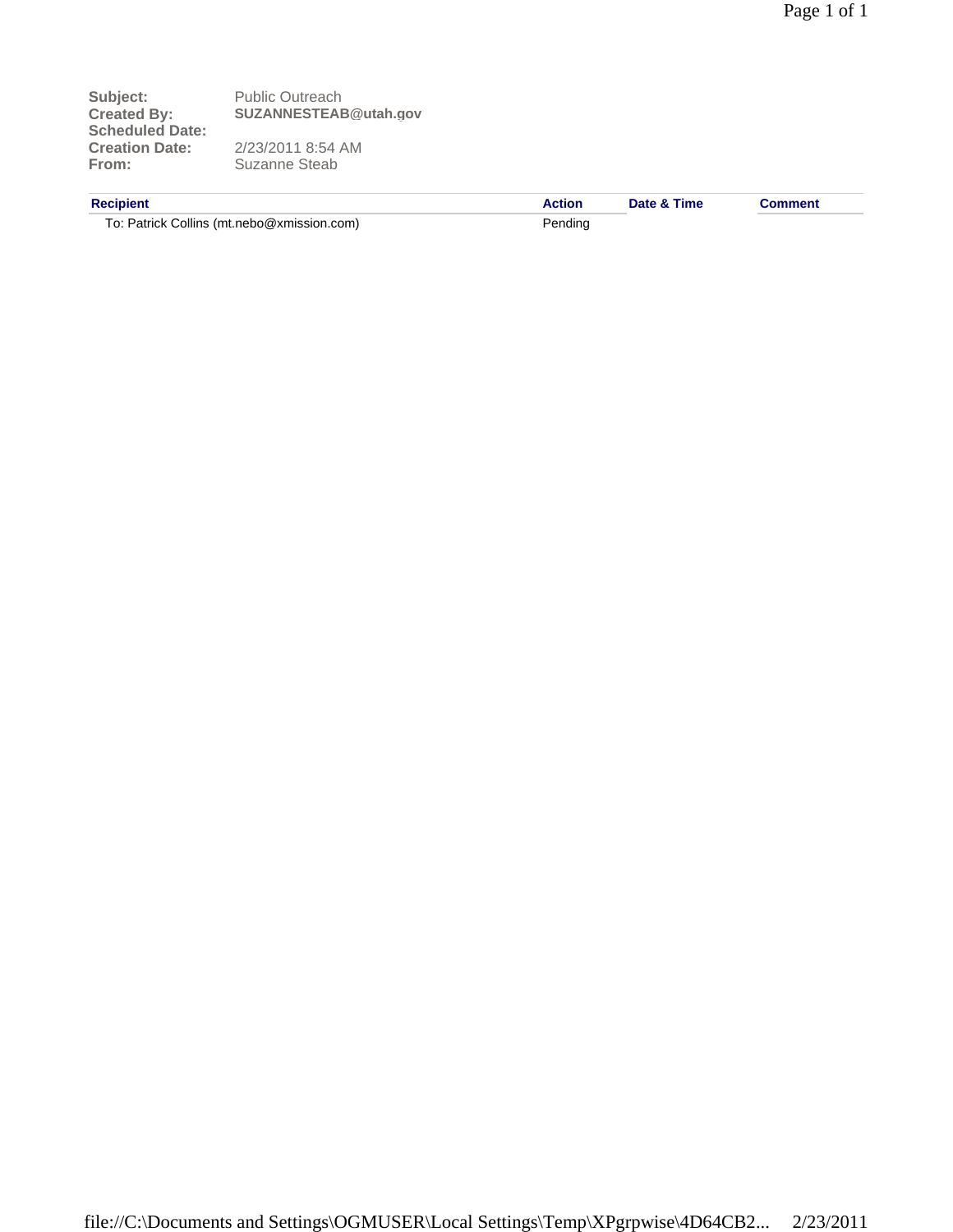

**State of Utah** 

DEPARTMENT OF NATURAL RESOURCES

MICHAEL R. STYLER **Executive Director** 

**GARY R. HERBERT** Governor

**GREGORY S. BELL** Lieutenant Governor

Division of Oil, Gas and Mining **JOHN R. BAZA** Division Director

February 23, 2011

## Subject: Public Outreach for the Evaluation of the Utah Coal Regulatory Program (Division of Oil, Gas and Mining & Federal Office of Surface Mining, Outgoing File

Dear Coal Mine Operator:

Each year the Utah Division of Oil, Gas and Mining (DOGM) and the United States Department of the Interior, Office of Surface Mining (OSM) jointly evaluate DOGM's program for regulation of coal mining in Utah. We determine how effectively DOGM is (1) ensuring that land reclamation on coal mines is contemporaneous and successful, (2) preventing offsite impacts to lands and waters adjacent to coal mine permit areas, and (3) providing service to its customers. Our evaluation process includes the selection of specific coal mining and land reclamation topics to evaluate these criteria.

We are requesting your comments on OSM's oversight process, your recommendations for evaluation topics, and suggestions for improvements to our future annual reports. Recommendations for evaluation topics should be geared towards determining how effective DOGM's program is in ensuring successful contemporaneous reclamation, preventing offsite impacts, and providing customer service. Our next oversight evaluation period is from July 1, 2011, through June 30, 2012.

At the end of each evaluation period, OSM writes a report that addresses DOGM's effectiveness in implementing its coal regulatory program. The evaluation reports are accessible through the OSM Internet home page at http://www.osmre.gov. Under "Resources," click on "References." Then click on "Evaluation Reports for States and Tribes." Select both the year and state you are interested in downloading. These reports may also be found on the DOGM website at http://www.ogm.utah.gov/.